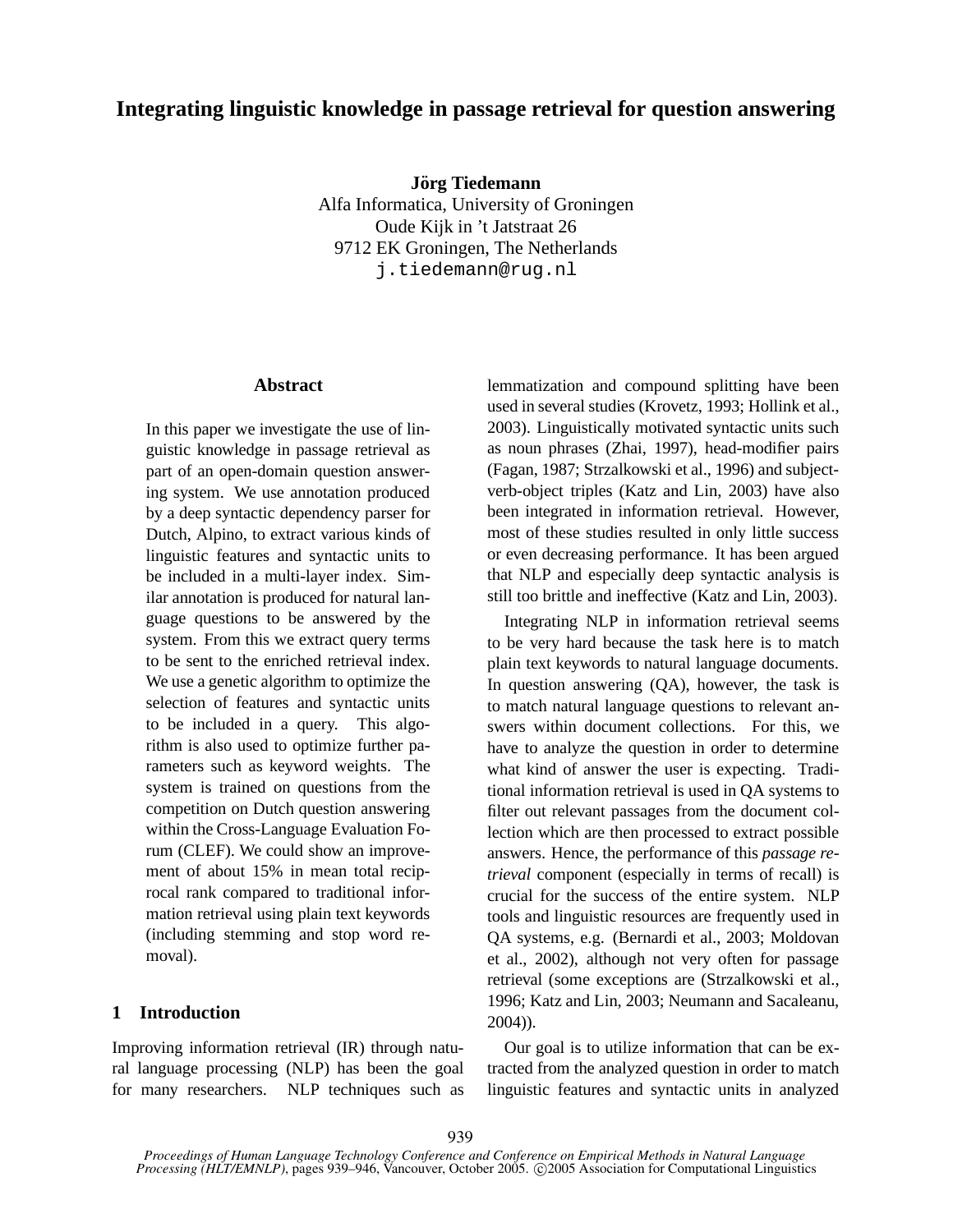documents. The main research question is to find appropriate units and features that actually help to improve the retrieval component. Furthermore, we have to find an appropriate way of combining query terms to optimize IR performance. For this, we apply an iterative learning approach based on example questions annotated with their answers.

In the next section we will give a brief description of our question answering system with focus on the passage retrieval component. Thereafter we will discuss the query optimization algorithm followed by a section on experimental results. The final section contains our conclusions.

# **2 Question answering with dependency relations**

Our Dutch question answering system, Joost (Bouma et al., 2005), consists of two streams: a table look-up strategy using off-line information extraction and an on-line strategy using passage retrieval and on-the-fly answer extraction. In both strategies we use syntactic information produced by a wide-coverage dependency parser for Dutch, Alpino (Bouma et al., 2001). In the off-line strategy we use syntactic patterns to extract information from unrestricted text to be stored in fact tables (Jijkoun et al., 2004). For the on-line strategy, we assume that there is a certain overlap between syntactic relations in the question and in passages containing the answers. Furthermore, we also use strategies for reasoning over dependency rules to capture semantic relationships that are expressed by different syntactic patterns (Bouma et al., 2005).

Our focus is set on open-domain question answering using data from the CLEF competition on Dutch QA. We have parsed the entire corpus provided by CLEF with about 4,000,000 sentences in about 190,000 documents. The dependency trees are stored in XML and are directly accessible from the QA system. Syntactic patterns for off-line information extraction are run on the entire corpus. For the on-line QA strategy we use traditional information retrieval to select relevant passages from the corpus to be processed by the answer extraction modules. This step is necessary to reduce the search space for the QA system to make it feasible to run on-line QA. As segmentation level we used paragraphs marked in the corpus (about 1.1 million).

Questions are parsed within the QA system using the same parser. Using their analysis, the system determines the question type and, hence, the expected answer type. According to the type, we try to find the answer first in the fact database (if an appropriate table exists) and then (as fallback) in the corpus using the on-line QA strategy.

# **2.1 Passage retrieval in Joost**

Information retrieval is one of the bottle-necks in the on-line strategy of our QA system. The system relies on the passages retrieved by this component and fails if IR does not provide relevant documents. Traditional IR uses a bag-of-words approach using plain text keywords to be matched with word-vectors describing documents. The result is usually a ranked list of documents. Simple techniques such as stemming and stop word removal are used to improve the performance of such a system. This is also the baseline approach for passage retrieval in our QA system.

The passage retrieval component in Joost includes an interface to seven off-the shelf IR systems. One of the systems supported is Lucene from the Apache Jakarta project (Jakarta, 2004). Lucene is a widelyused open-source Java library with several extensions and useful features. This was the IR engine of our choice in the experiments described here. For the base-line we use standard settings and a public Dutch text analyzer for stemming and stop word removal. Now, the goal is to extend the base-line by incorporating linguistic information produced by the syntactic analyzer. Figure 1 shows a dependency tree produced for one of the sentences in the CLEF corpus. We like to include as much information from the parsed data as possible to find better matches between an analyzed question and passages that contain answers. From the parse trees, we extract various kinds of linguistic features and syntactic units to be stored in the index. Besides the dependency relations the parser also produces part-of-speech (POS) tags, named entity labels and linguistic root forms. It also recognizes compositional compounds and particle verbs. All this information might be useful for our passage retrieval component.

Lucene supports multiple index fields that can be filled with different types of data. This is a useful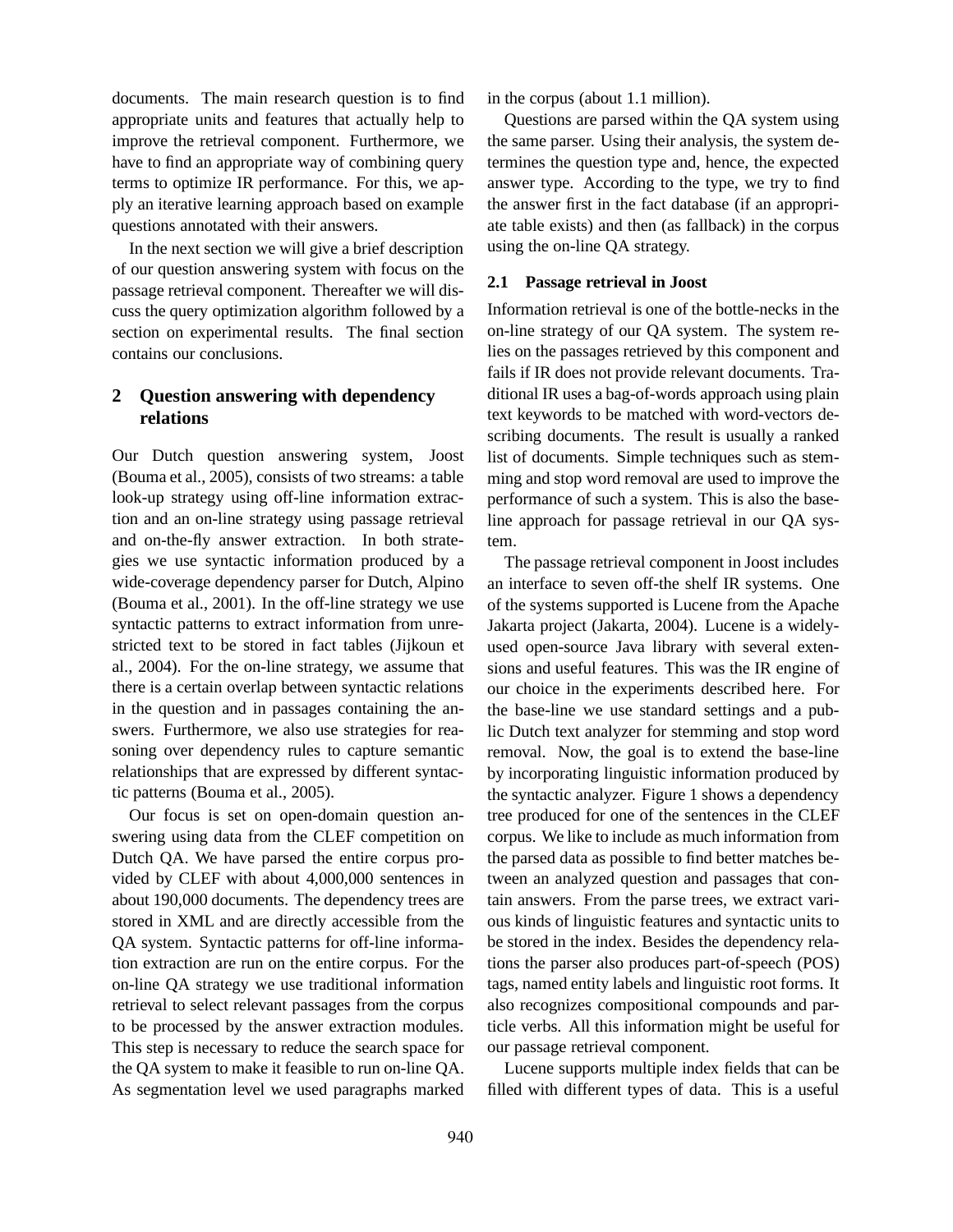

Figure 1: A dependency tree produced by Alpino: *Het embargo tegen Irak werd ingesteld na de inval in Koeweit in 1990.* (The embargo against Iraq has been declared after the invasion of Kuwait in 1990.)

feature since it allows one to store various kinds of information in different fields in the index. Henceforth, we will call these data fields *index layers* and, thus, the index will be called a *multi-layer index*. We distinguish between *token layers*, *type layers* and *annotation layers*. Token layers include one item per token in the corpus. Table 1 lists token layers defined in our index.

#### Table 1: Token layers

| text               | plain text tokens               |
|--------------------|---------------------------------|
| root               | root forms                      |
| <b>RootPOS</b>     | root form $+$ POS tag           |
| RootHead           | root form $+$ head              |
| RootRel            | root form $+$ relation name     |
| <b>RootRelHead</b> | root form $+$ relation $+$ head |

We included various combinations of features derived from the dependency trees to make it possible to test their impact on IR. Features are simply concatenated (using special delimiting symbols between the various parts) to create individual items in the layer. For example, the *RootHead* layer contains concatenated dependent-head bigrams taken from the dependency relations in the tree. Tokens in the *text* layer and in the *root* layer have been split at hyphens and underscores to split compositional compounds and particle verbs (Alpino adds underscores



Figure 2: A dependency tree for a question: *Wanneer stelde de Verenigde Naties een embargo in tegen Irak?* (When did the United Nations declare the embargo against Iraq?)

between the compositional parts). Type layers include only specific types of tokens in the corpus, e.g. named entities or compounds (see table 2).

#### Table 2: Type layers

| compound | compounds          |
|----------|--------------------|
| ne       | named entities     |
| neLOC    | location names     |
| nePER    | person names       |
| neORG    | organization names |

Annotation layers include only the labels of (certain) token types. So far, we defined only one annotation layer for named entity labels. This layer may contain the items 'ORG', 'PER' or 'LOC' if such a named entity occurs in the text passage.

# **3 Query formulation**

Questions are analyzed in the same way as sentences in documents. Hence, we can extract appropriate units from analyzed questions to be matched with the various layers in the index. For example, we can extract root-head word pairs to be matched with the RootHead layer. In this way, each layer can be queried using keywords of the same type. Furthermore, we can also use linguistic labels to restrict our query terms in several ways. For example, we can use part-of-speech labels to exclude keywords of a certain word class. We can also use the syntactic relation name to define query constraints. Each token layer can be restricted in this way (even if the feature used for the restriction is not part of the layer). For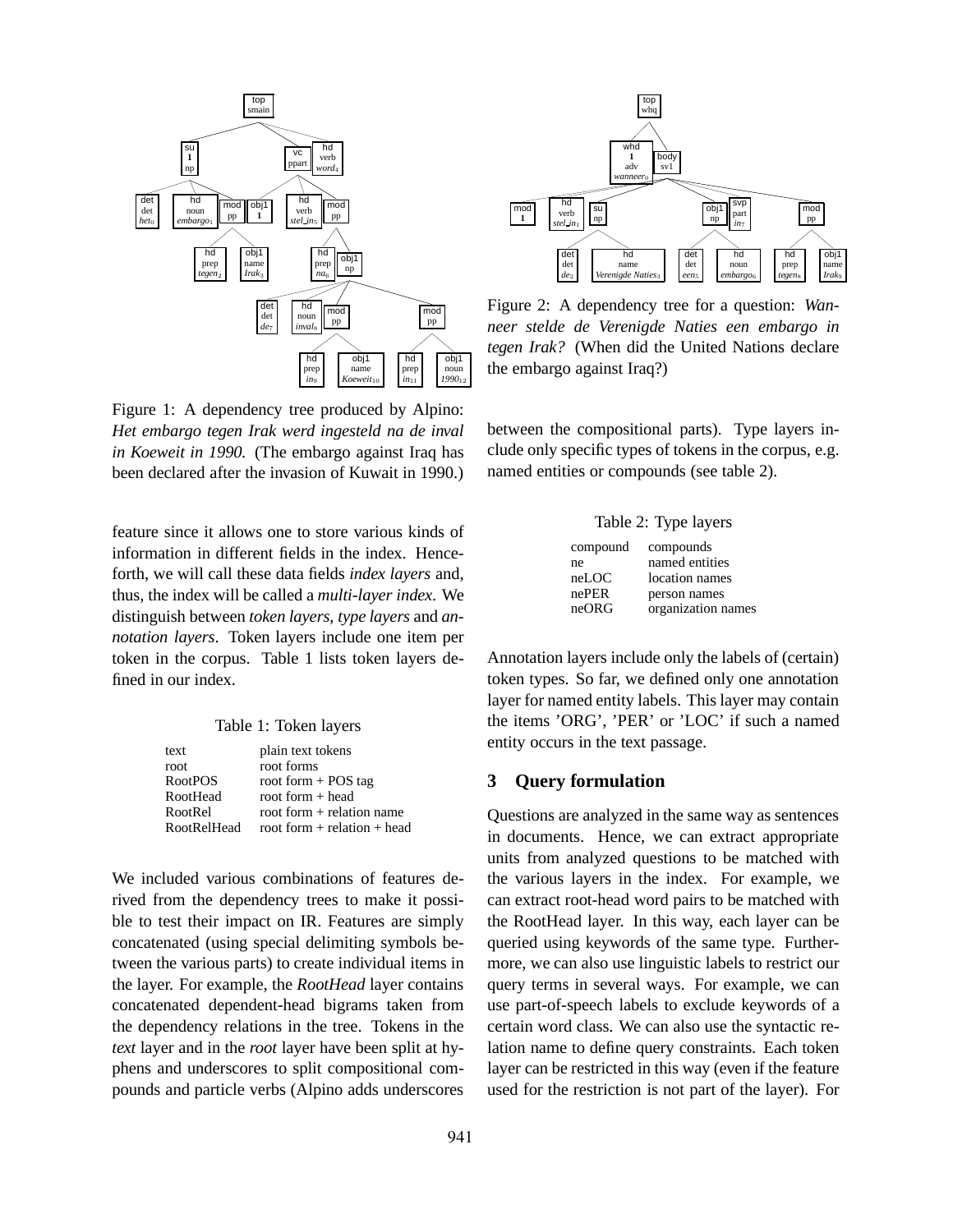example, we can limit our set of root keywords to *nouns* even though part-of-speech labels are not part of the root layer. We can also combine constraints, for example, RootPOS keywords can be restricted to *nouns* that are in an *object* relation within the question.

Another feature of Lucene is the support of keyword weights. Keywords can be "boosted" using socalled "boost factors". Furthermore, keywords can also be marked as "required". These two features can be applied to all kinds of keywords (token layer, type layer, annotation layer keywords, and restricted keywords).

The following list summarizes possible keyword types in our passage retrieval component:

**basic:** a keyword in one of the index layers

**restricted:** *token-layer* keywords can be restricted to a certain word class and/or a certain relation type. We use only the following word class restrictions: *noun, name, adjective, verb*; and the following relation type restrictions: *direct object, modifier, apposition* and *subject*

**weighted:** keywords can be weighted using a *boost factor*

**required:** keywords can be marked as required

Query keywords from all types can be combined into a single query. We connect them in a disjunctive way which is the default operation in Lucene. The query engine provides ranked query results and, therefore, each disjunction may contribute to the ranking of the retrieved documents but does not harm the query if it does not produce any matching results. We may, for example, form a query with the following elements: (1) all plain *text* tokens; (2) named entities (*ne*) boosted with factor 2; (3) *RootHead* bigrams where the root is in an object relation; (4) *RootRel* keywords for all nouns. Applying these parameters to the question in figure 2 we get the following query: $<sup>1</sup>$ </sup>

```
text:(Irak embargo Verenigde Naties stelde)
ne:(Irakˆ2 Verenigde_Natiesˆ2)
RootHead:(Irak/tegen embargo/stel_in)
RootRel:(embargo/obj1)
```
Now, query terms from various keyword types may refer to the same index layer. For example, we may use weighted plain text keywords restricted to nouns together with unrestricted plain text keywords. To combine them we use a preference mechanism to keep queries simple and to avoid disjunctions with conflicting keyword parameters: (a) Restricted keyword types are more specific than basic keywords; (b) Keywords restricted in relation type *and* POS are more specific than keywords with only one restriction; (c) Relation type restrictions are more specific than POS restrictions. Using these rules we define that weights of more specific keywords overwrite weights of less specific ones. Furthermore, we define that the "required-marker"  $(2+1)$  overwrites keyword weights. Using these definitions we would get the following query if we add two elements to the query from above: (5) plain text keywords in an object relation with boost factor 3 and (6) plain text keywords labeled as names marked as required.

```
text:(Irakˆ3 embargoˆ3 +Verenigde +Naties
stelde)
ne:(Irakˆ2 Verenigde_Natiesˆ2)
RootHead:(Irak/tegen embargo/stel_in)
RootRel:(embargo/obj1)
```
Finally, we can also use the question type determined by question analysis in the retrieval component. The question type corresponds to the expected answer type, i.e. we expect an entity of that type in the relevant text passages. In some cases, the question type can be mapped to one of the named entity labels assigned by the parser, e.g. a *name question* is looking for names of persons ( $ne = PER$ ), a question for a *capital* is looking for a location (ne = LOC) and a question for organizations is looking for the name of an organization (ne = ORG). Hence, we can add another keyword type, the expected answer type to be matched with named entity labels in the *ne* layer, cf. (Prager et al., 2000).

There are many possible combinations of restrictions even with the small set of POS labels and relation types listed above. However, many of them are useless because they cannot be instantiated. For example, an adjective cannot appear in subject relation to its head. For simplicity we limit ourselves to the following eight combined restrictions  $(POS + rela$ tion type): names  $+$  {direct object, modifier, apposition, subject } and nouns  $+$  {direct object, modifier, apposition, subject}. These can be applied to all token layers in the same way as the other restrictions using single constraints.

Altogether we have 109 different keyword types

<sup>&</sup>lt;sup>1</sup>Note that stop words have been removed.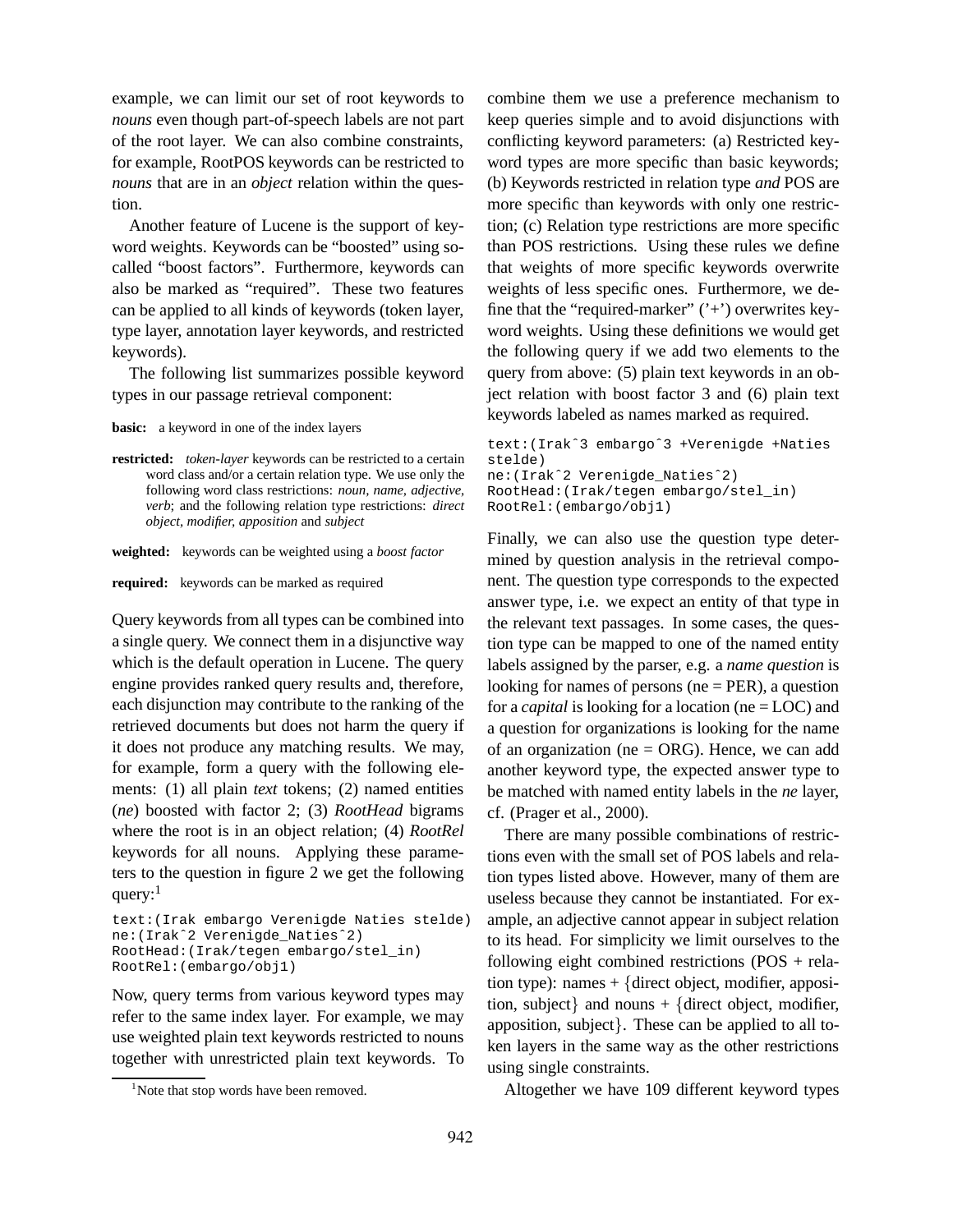using the layers and the restrictions defined above. Now the question is to select appropriate keyword types among them with the optimal parameters (weights) to maximize retrieval performance. The following section describes the optimization procedure used to adjust query parameters.

# **4 Optimization of query parameters**

In the previous sections we have seen the internal structure of the multi-layer index and the queries we use in our passage retrieval component. Now we have to address the question of how to select layers and restrict keywords to optimize the performance of the system according to the QA task. For this we employ an automatic optimization procedure that learns appropriate parameter settings from example data. We use annotated training material that is described in the next section. Thereafter, the optimization procedure is introduced.

#### **4.1 CLEF questions and evaluation**

We used results from the CLEF competition on Dutch QA from the years 2003 and 2004 for training and evaluation. They contain natural language questions annotated with their answers found in the CLEF corpus (answer strings and IDs of documents in which the answer was found). Most of the questions are factoid questions such as 'Hoeveel inwoners heeft Zweden?' (How many inhabitants does Sweden have?). Altogether there are 631 questions with 851 answers.<sup>2</sup>

Standard measures for evaluating information retrieval results are precision and recall. However, for QA several other specialized measures have been proposed, e.g. mean reciprocal rank (MRR) (Vorhees, 1999), coverage and redundancy (Roberts and Gaizauskas, 2004). MRR accounts only for the first passage retrieved containing an answer and disregards the following passages. Coverage and redundancy on the other hand disregard the ranking completely and focus on the sets of passages retrieved. However, in our QA system, the IR score (on which the retrieval ranking is based) is one of the clues used by the answer identification modules. Therefore, we use the *mean of the total reciprocal ranks* (MTRR), cf. (Radev et al., 2002), to combine features of all three measures:

$$
MTRR = \frac{1}{x} \sum_{i=1}^{x} \sum_{d \in A_i} \frac{1}{rank_{R_i}(d)}
$$

 $A_i$  is the set of retrieved passages containing an answer to question number i (subset of  $R_i$ ) and  $rank_{R_i}(d)$  is the rank of document d in the list of retrieved passages  $R_i$ .

In our experiments we used the provided answer string rather than the document ID to judge if a retrieved passage was relevant or not. In this way, the IR engine may provide passages with correct answers from other documents than the ones marked in the test set. We do simple string matching between answer strings and words in the retrieved passages. Obviously, this introduces errors where the matching string does not correspond to a valid answer in the context. However, we believe that this does not influence the global evaluation figure significantly and therefore we use this approach as a reasonable compromise when doing automatic evaluation.

#### **4.2 Learning query parameters**

As discussed earlier, there is a large variety of possible keyword types that can be combined to query the multi-layer index. Furthermore, we have a number of parameters to be set when formulating a query, e.g. the keyword weights. Selecting the appropriate keywords and parameters is not straightforward. We like to carry out a systematic search for optimizing parameters rather than using our intuition. Here, we use the information retrieval engine as a black box with certain input parameters. We do not know how the ranking is done internally or how the output is influenced by parameter changes. However, we can inspect and evaluate the output of the system. Hence, we need an iterative approach for testing several settings to optimize query parameters. The output for each setting has to be evaluated according to a certain objective function. For this, we need an automatic procedure because we want to check many different settings in a batch run. The performance of the system can be measured in several ways, e.g. us-

 $2^2$ Each question may have multiple possible answers. We also added some obvious answers which were not in the original test set when encountering them in the corpus. For example, names and numbers can be spelled differently (*Kim Jong Il* vs. *Kim Jong-Il*, *Saoedi-Arabie¨* vs. *Saudi-Arabie¨*, *bijna vijftig jaar* vs. *bijna 50 jaar*)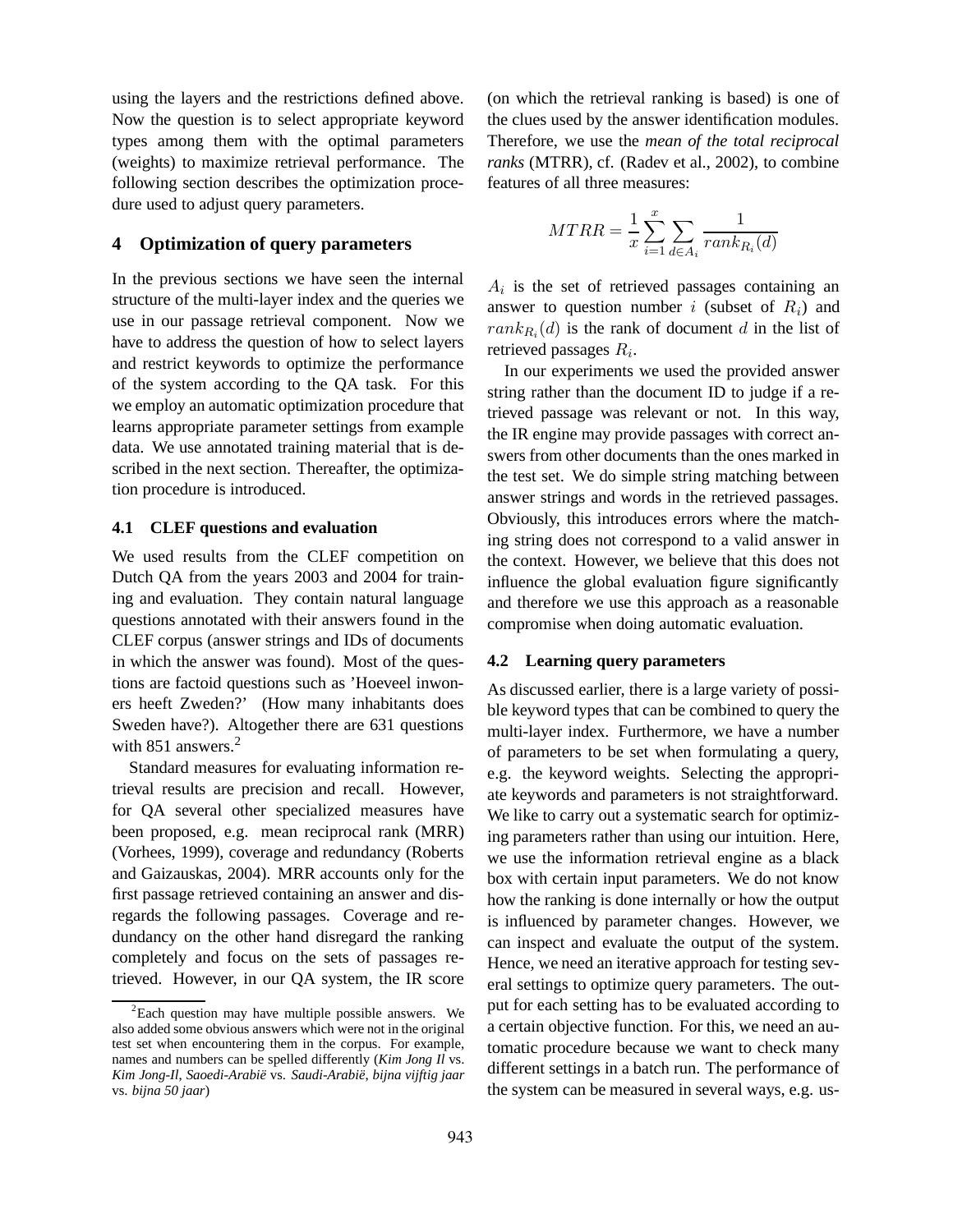ing the MTRR scores described in the previous section. We have chosen to use this measure and the annotated CLEF questions to evaluate the retrieval performance automatically.

We decided to use a simplified genetic algorithm to optimize query parameters. This algorithm is implemented as an iterative "trial-and-error beam search" through possible parameter settings. The optimization loop works as follows (using a sub-set of the CLEF questions):

- 1. Run initial queries (one keyword type per IR run) with default weights.
- 2. Produce a number of new settings by combining two previous ones (= *crossover*). For this, select two settings from an N-best list from the previous IR runs. Apply *mutation* operations (see next step) until the new settings are unique (among all settings we have tried so far).
- 3. Change some of the new settings at random (= *mutation*) using pre-defined mutation operations.
- 4. Run the queries using the new settings and evaluate the retrieval output (determine *fitness*).
- 5. Continue with 2 until some stop condition is satisfied.

This optimization algorithm is very simple but requires some additional parameters. First of all, we have to set the size of the *population*, i.e. the number of IR runs (*individuals*) to be kept for the next iteration. We decided to keep the population small with only 25 individuals. Then we have to decide how to evaluate fitness to rank retrieval results. This is done using the MTRR measure. *Natural selection* using these rankings is simplified to a top-N search without giving individuals with lower fitness values a chance to survive. This also means that we can update the population directly when a new IR run is finished. We also have to set a maximum number of new settings to be created. In our experiments we limit the process to a maximum of 50 settings that may be tried simultaneously. A new setting is created as soon as there is a spot available.

An important part of the algorithm is the combination of parameters. We simply merge the settings of two previous runs (*parents*) to produce a new setting (a *child*). That means that all keyword types (with their restrictions) from both parents are included in the child's setting. Parents are selected at random without any preference mechanism. We also

use a very simple strategy in cases where both parents contain the same keyword type. In these cases we compute the arithmetic mean of the weight assigned to this type in the parents' settings (default weight is one). If the keyword type is marked as required in one of the parents, it will also be marked as required in the child's setting (which will overwrite the keyword weight if it is set in the other parent).

Another important principle in genetic optimization is mutation. It refers to a randomized modification of settings when new individuals are created. First, we apply mutation operations where new settings are not unique. $3$  Secondly, mutation operations are applied with fixed probabilities to new settings.

In most genetic algorithms, settings are converted to genes consisting of bit strings. A mutation operation is then defined as flipping the value of one randomly chosen bit. In our approach, we do not use bit strings but define several mutation operations to modify parameters directly. The following operations have been defined:

- a new keyword type is added to new settings with a chance of 0.2
- a keyword type is removed from the settings with a chance of 0.1
- a keyword weight (boost factor) is modified by a random value between -5 and 5 with a chance of 0.2 (but only if the weight remains a positive value)
- a keyword type is marked as required with a chance of 0.01

All these parameters are intuitively chosen. We assigned rather high probabilities to the mutation operations to reduce the risk of local maximum traps. Note that there is no obvious condition for termination. In randomized approaches like this one the development of the fitness score is most likely not monotonic and therefore, it is hard to predict when we should stop the optimization process. However, we expect the scores to converge at some point and we may stop if a certain number of new settings does not improve the scores anymore.

<sup>&</sup>lt;sup>3</sup>We require unique settings in our implementation because we want to avoid re-computation of fitness values for settings that have been tried already. "Good" settings survive anyway using our top-N selection approach.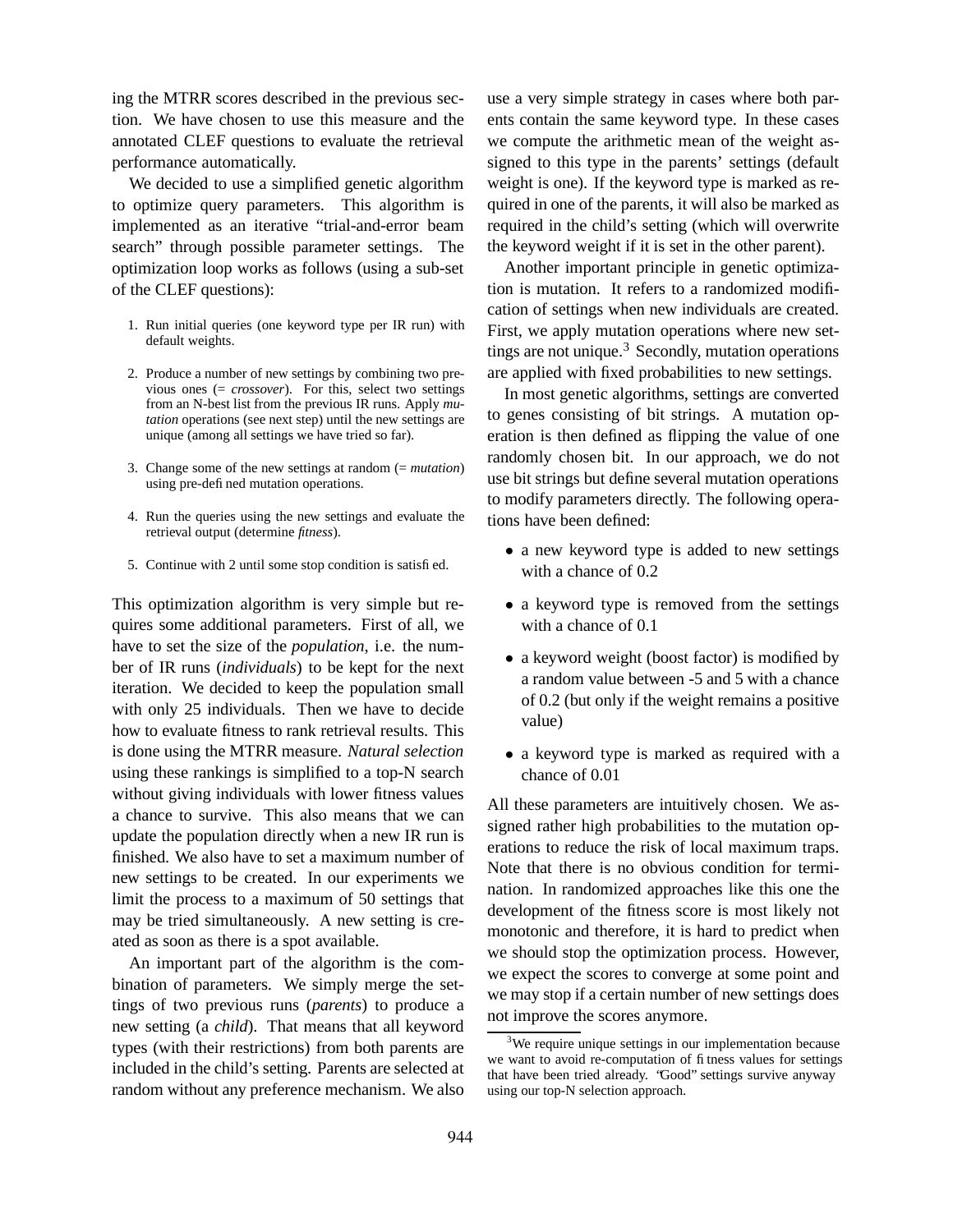# **5 Experiments**

We selected a random set of 420 questions from the CLEF data for training and used the remaining 150 questions for evaluation. We used the optimization algorithm with the settings as described above. IR was run in parallel on 3-7 Linux workstations on a local network. We retrieved a maximum of 20 passages per question. For each setting we computed the fitness scores for the training set and the evaluation set using MTRR. The top scores have been printed after each 10 runs and compared to the evaluation scores. Figure 3 shows a plot of the fitness score development throughout the optimization process in comparison with the evaluation scores.



Figure 3: Parameter optimization

The base-line of 0.8799 refers to the retrieval result on evaluation data when using traditional IR with plain text keywords only (i.e. using the text layer, Dutch stemming and stop word removal). The base-line performance on training data is slightly worse with 0.8224 MTRR. After 1130 settings the MTRR scores increased to 0.9446 for training data and 1.0247 for evaluation data. Thereafter we can observe a surprising drop in evaluation scores to around 0.97 in MTRR. This might be due to overfitting although the drop seems to be rather radical. After that the curve of the evaluation scores goes back to about the same level as achieved before and the training curve seems to level out. The MTRR score after 3200 settings is at 1.0169 on evaluation data which is a statistically significant improvement of the baseline score (tested using the Wilcoxon matched-pairs signed-ranks test at  $p <$ 0.01). MTRR measured on document IDs and eval-

945

uation data did also increase from 0.5422 to 0.6215 which is statistically significant at  $p<sub>i</sub>0.02$ . Coverage went up from 78.68% to 81.62% on evaluation data and the redundancy was improved from 3.824 to 4.272 (significance tests have not been carried out). Finally, the QA performance using Joost with only the IR based strategy was increased from 0.289 (using CLEF scores) to 0.331. This, however, is not statistically significant according to the Wilcoxon test and may be due to chance.

Table 3: Optimized parameters (3200 settings)

| weighted keywords |             |        | required keywords |             |
|-------------------|-------------|--------|-------------------|-------------|
| layer             | restriction | weight | layer             | restriction |
| text              |             | 7.43   | root              | name        |
| text              | name        | 11.94  |                   |             |
| text              | adj         | 9.14   | <b>RootPOS</b>    |             |
| text              | mod         | 5.83   | <b>RootPOS</b>    | obj1        |
| text              | verb        | 4.33   | <b>RootPOS</b>    | noun-mod    |
| text              | noun-app    | 3.70   |                   |             |
| root              |             | 4.45   | RootRel           |             |
| root              | noun-su     | 2.65   | RootRel           | app         |
| root              | name-mod    | 9.71   | RootRel           | noun-app    |
| root              | $noun-obj1$ | 0.09   | RootRel           | noun-mod    |
| root              | mod         | 0.81   | RootRel           | noun-obj1   |
| root              | verb        | 0.01   |                   |             |
| RootHead          | noun-app    | 7.65   | RootRelHead       | su          |
| RootHead          | noun-mod    | 5.24   | RootRelHead       | adj         |
| RootHead          | name-su     | 1      | RootRelHead       | name-app    |
| RootRel           | mod         | 4.45   |                   |             |
| RootRel           | name-app    | 2.17   | $Q$ -type         |             |
| RootRel           | noun        | 2.49   |                   |             |
| RootRelHead       | obj1        | 1.60   |                   |             |
| RootRelHead       | name-su     | 1      |                   |             |
| nePER             |             | 0.91   |                   |             |

Table 3 shows the features and weights selected in the training process. The largest weights are given to names in the text layer, to root forms of names in modifier relations and to plain text adjectives. Many keyword types use 'name' or 'noun' as POS restriction. A surprisingly large number of keyword types are marked as required. Some of them overlap with each other and are therefore redundant. For example, all RootPOS keywords are marked as required and therefore, the restrictions of RootPOS keywords are useless because they do not alter the query. However, in other cases overlapping keyword type definitions do influence the query. For example, RootRel keywords in general are marked as required. However, other type definitions replace some of them with weighted keywords, e.g., RootRel noun key